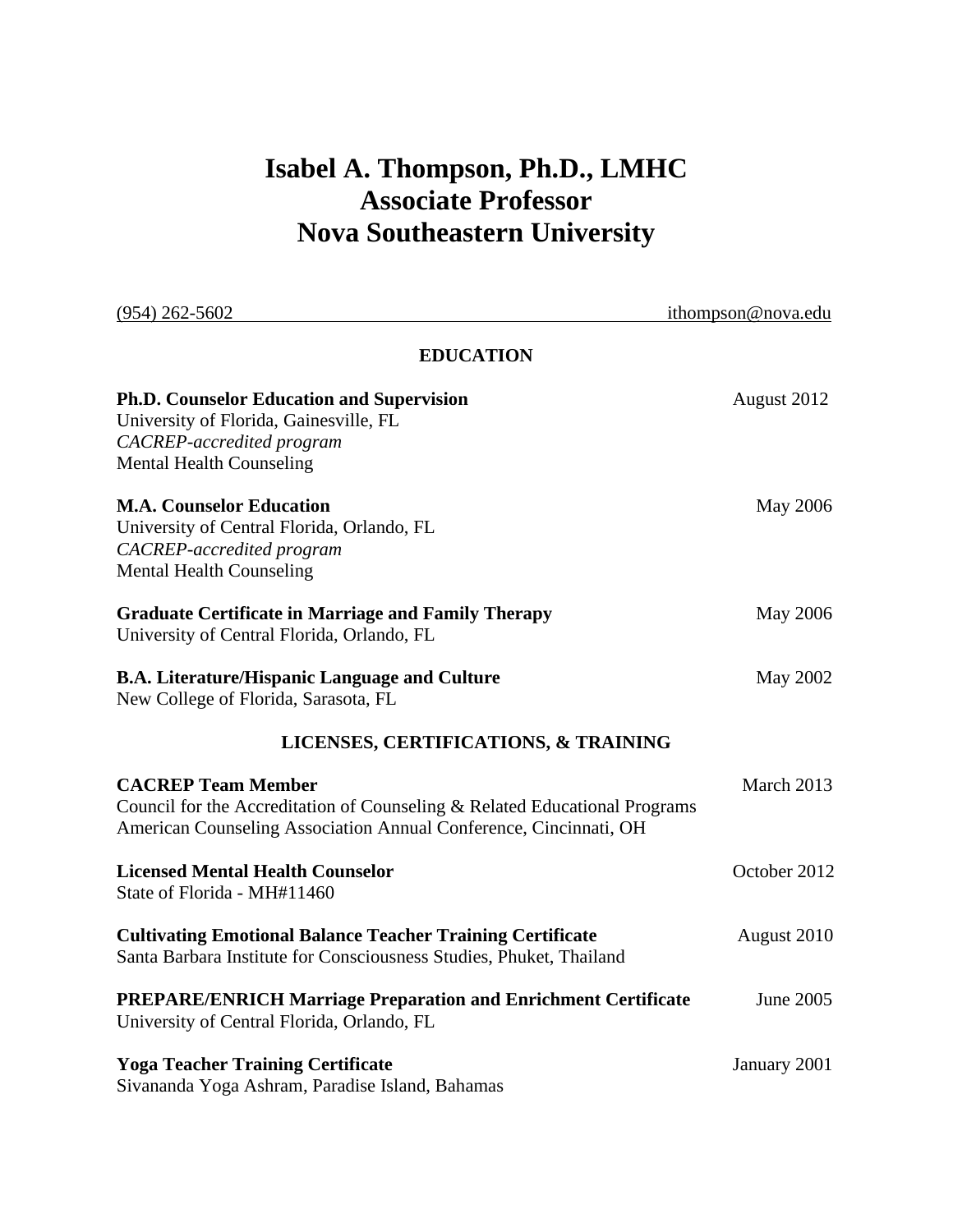#### **ACADEMIC POSITIONS**

College of Psychology

Nova Southeastern University, Fort Lauderdale, FL

Responsibilities include scholarship and research, teaching, supervision, and service in the clinical mental health counseling program and the counseling profession. In the arena of scholarship and research, specific activities include conducting research and preparing manuscripts and other publications. Teaching responsibilities consist of teaching courses in the Department of Counseling including traditional face-to-face semester courses, hybrid weekend intensive courses, the Residential Institute for the online program, fully online courses, and supervision courses. Service responsibilities include engaging in service and leadership at the departmental, college, university, state, and national levels.

#### **Assistant Professor August 2012-December 2018**

College of Psychology

Nova Southeastern University, Fort Lauderdale, FL

Responsibilities include conducting research, scholarly writing, teaching, supervision, and service in the mental health counseling program, and the field of Counselor Education. Serving on departmental and college-wide committees, including the admissions review committee, the curriculum committee, and the professional standings committee. Teaches traditional face-toface semester courses, hybrid weekend intensive courses, and fully online courses.

# **GRADUATE COURSES TAUGHT**

Counseling Theories and Practice (PYCL 0502) Research and Evaluation for Counselors (PYCL 0507) Introduction to Counseling Techniques (PYCL 0511) Human Growth and Development (PYCL 0512) Human Sexuality (PYCL 0582) Career and Lifestyle Assessment (PYCL 0631) Social and Cultural Foundations (PYCL 632) Group Theories and Practice (PYCL 0635) Couples and Family Counseling Strategies (PYCL 0645) Community Mental Health (PYCL 0660) Case Conceptualization and Treatment Strategies (PYCL 0666) Practicum Supervision (PYCL 0680) Internship Supervision (PYCL 0681) Continuing Internship Supervision (PYCL 0682)

# **Associate Professor January 2019-present**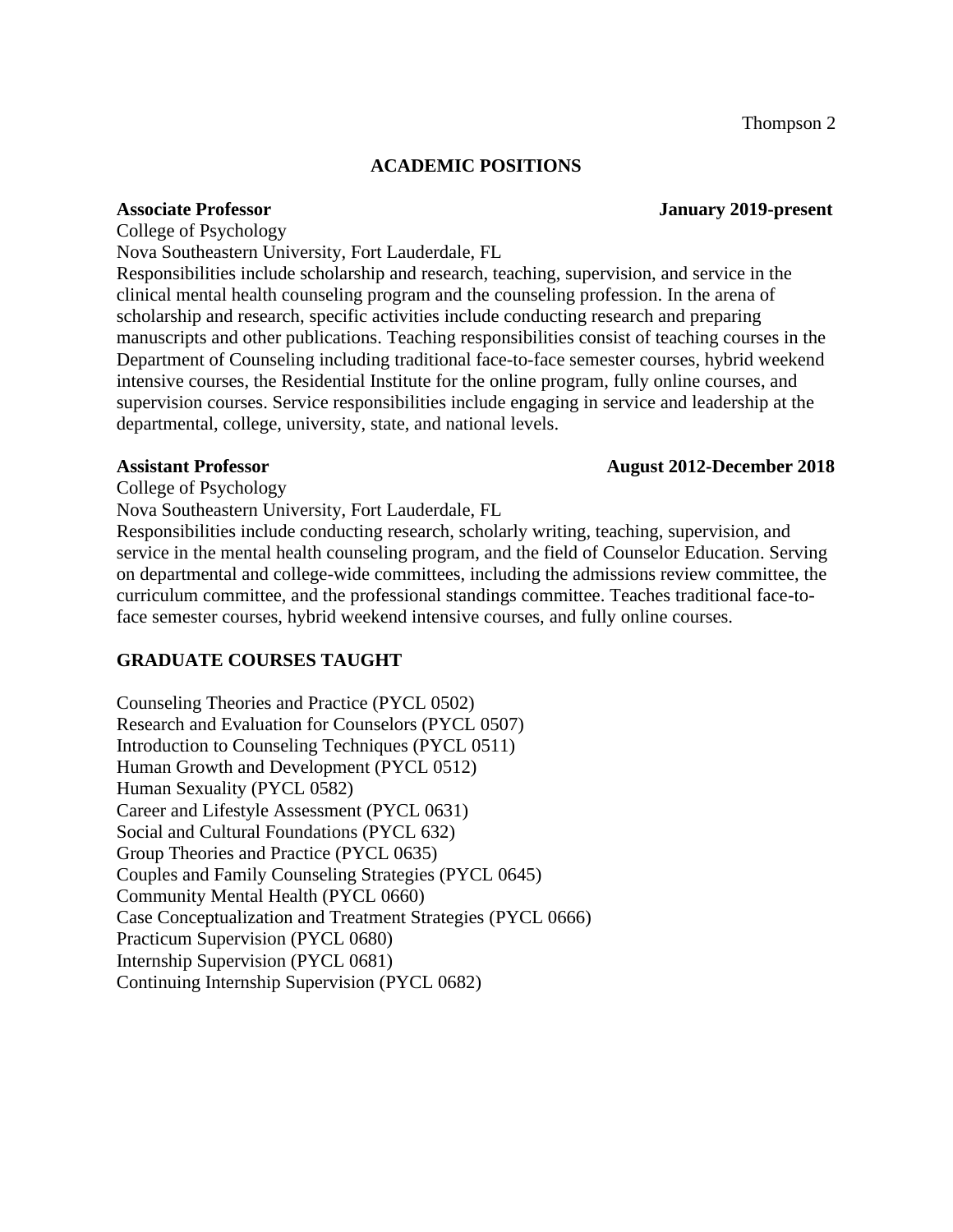#### **RESEARCH AND SCHOLARSHIP**

#### **REFEREED PUBLICATIONS**

- Roseman-Halsband, J. L., **Thompson, I. A.**, Thompson, E. S., Hames, E. & Pandya, N. (2019). Cultivating Relationships in Medicine. *Alternative and Complementary Therapies 25* (5).
- Rose, J. S., Kocet, M. M., **Thompson, I. A.**, Flores, M., McKinney, R., & Suprina, J. (2019). Association for Lesbian, Gay, Bisexual, and Transgender Issues in Counseling's best practices in addressing conscience clause legislation in counselor education and supervision*. Journal of LGBT Issues in Counseling 13* (1). https://doi.org/10.1080/15538605.2019.1565800
- **Thompson, I. A.** (2019). Pregnancy and delivery. pp. 689-691. In J. Ponzetti (Ed.), *Macmillan Encyclopedia of Families, Marriages, and Intimate Relationships, Volume 2.* New York, NY: Macmillan.
- Roseman-Halsband J. L., Winkel A. F., **Thompson I. A**., & Carson C. (2018). Physician wellness. *Alternative and Complementary Therapies 24* (2). doi: 10.1089/act.2018.29157.jlr.
- **Thompson, I. A.,** Wolf, C. P., Mott, E., Baggs, A., Thompson, E. S., Callueng, C., & Puig, A., (2017). *Luna Yoga*: A wellness program for female counselors and counselors-intraining. *Journal of Creativity in Mental Health*. doi: 10.1080/15401383.2017.1348918
- **Thompson, I. A.,** Amatea, E. S., & Thompson, E. S. (2014). Personal and contextual predictors of mental health counselors' compassion fatigue and burnout. *Journal of Mental Health Counseling, 36* (1), 58-77. doi:10.17744/mehc.36.1.p61m73373m4617r3
- Wolf, C. P., **Thompson, I. A**., Thompson, E. S., & Smith-Adcock, S. (2014). Refresh your mind, rejuvenate your body, renew your spirit: A pilot wellness program for counselor education. *Journal of Individual Psychology, 70* (1), 57-75. doi:10.1353/jip.2014.0001
- Wolf, C. P., **Thompson, I. A**., & Smith-Adcock, S. L. (2012). Wellness in counselor preparation revisited: Promoting individual well-being. *Journal of Individual Psychology, 68* (2), 164-181.
- Amatea, E. S., **Thompson, I. A.,** Rankin-Clemons, L., & Ettinger, M. L. (2010). Becoming Partners: A school-based group intervention for families of young children who are disruptive. *Journal of School Counseling, 8* (36).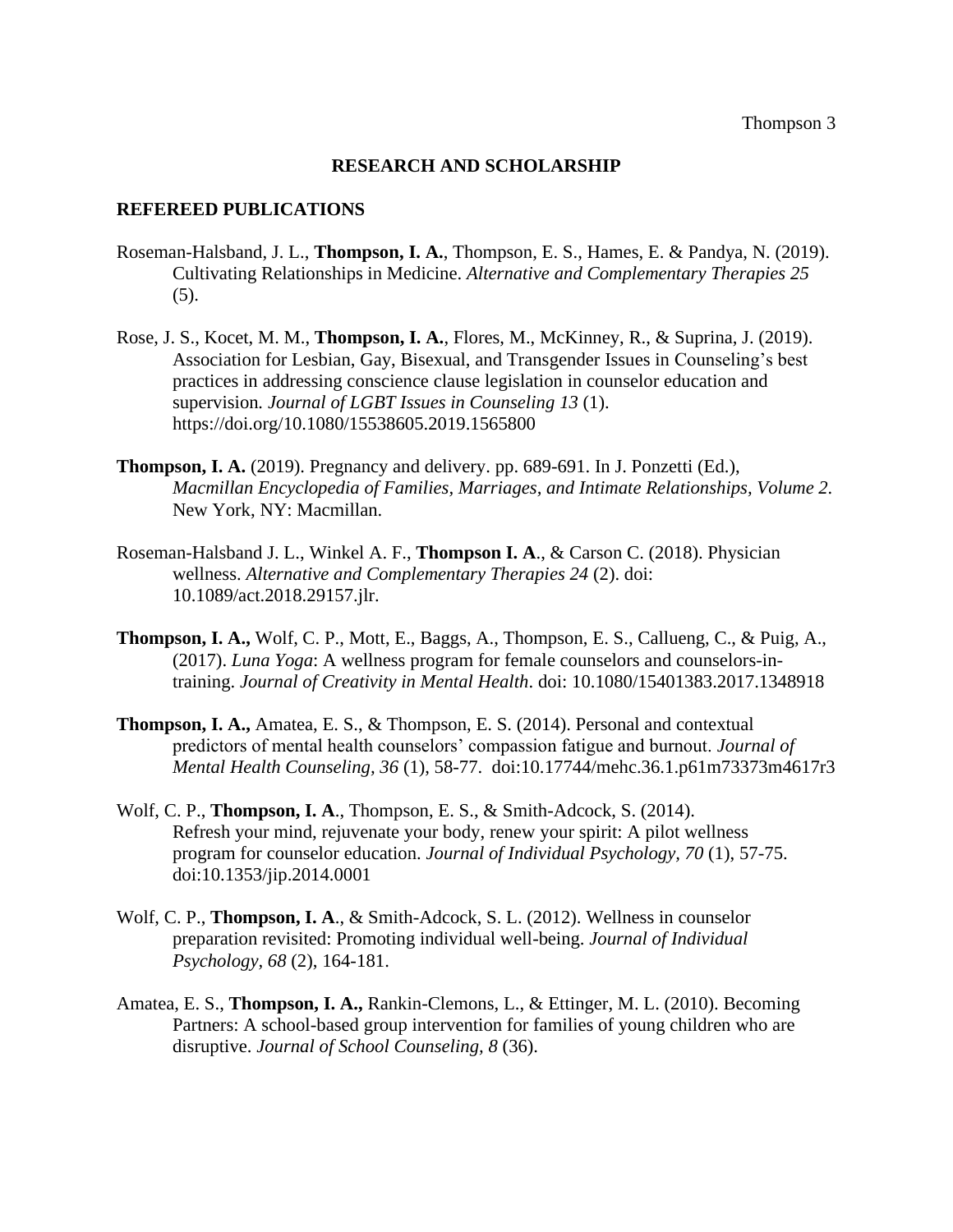#### **PUBLICATIONS IN DEVELOPMENT**

- **Thompson, I. A.,** Teixeira, V. B., & Thompson, E. S. (in development). *Working with women with peripartum depression: A strengths-based approach*. New York, NY: Routledge.
- Dixon, A. L., Thompson, E. S., & **Thompson, I. A.** (in progress). Effects of a 15-week online wellness course on college students' overall wellness and perceived mattering.
- Hernandez, T., Valenzuela, J., **Thompson, I. A**., & Westra, M. (in progress). Understanding the relationship between breastfeeding and peripartum depression.
- Sincore, J., & **Thompson, I. A**. (in progress). Secondary victimization of female college-aged rape victims: Prevalence, manifestations, and developmental implications.

#### **INVITED CONTRIBUTIONS**

**Thompson, I. A.** (2015). Case Study 7 – I Feel Exhausted. In Herlihy, B. & Corey, G. *ACA ethical standards casebook* (7th Ed). (pp. 187-188). Alexandria, VA: American Counseling Association.

#### **MEDIA & INVITED INTERVIEWS**

- Bray, B. (2019, April). Bundle of joy? Isabel A. Thompson interviewed for her expertise on maternal mental health for an article in *Counseling Today, 61* (10), 30-35.
- Shallcross, L. (2012). Where east meets west. Isabel A. Thompson interviewed about integrating eastern approaches for cover story in *Counseling Today, 55* (4), 28-27.
- Shallcross, L. (2009, November). On the cutting edge. Isabel A. Thompson and colleagues' research on wellness and self-care profiled in *Counseling Today, 52* (5), 32.

#### **INVITED PUBLICATIONS**

- **Thompson, I. A.** (2017, March). Member Contribution column: What's Next? Helping Students Navigate Doctoral Degree Possibilities. *Florida Association of Counselor Education and Supervision (FACES) March Newsletter.*
- **Thompson, I. A.** (2016). My body is mine, yet for a time it was yours. *Be Still 1*, (1).

**Thompson, I. A**. (2012, November). Coping with stress. *Wellness at CPS,* 1 (2).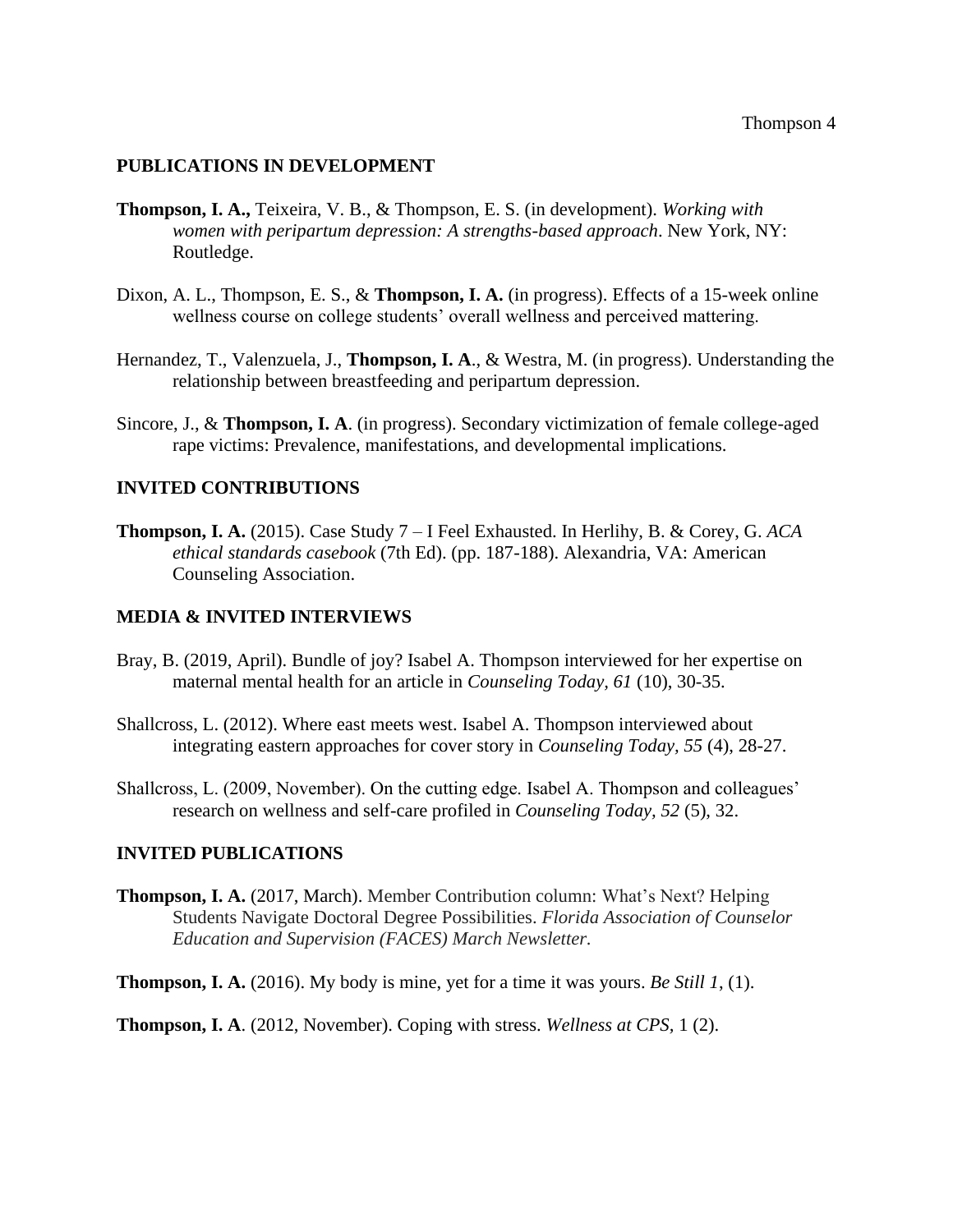# **AD-HOC REVIEW EXPERIENCE**

Ad-hoc reviewer for manuscripts submitted to *Mindfulness*, a peer-reviewed journal dedicated to mindfulness theory, research, and practice.

Ad-hoc reviewer for manuscripts submitted to *PLoS ONE*, a multidisciplinary peer-reviewed Open Access journal.

# **INSTRUMENT DEVELOPMENT**

Developed the *Perceived Working Conditions Scale* (PWCS) to assess counselors' perceptions of their working conditions, as part of dissertation research at the University of Florida in 2012.

**Thompson, I. A.,** & Thompson, E. S. (2016). Manual for the *Perceived Working Conditions Scale* (PWCS). Unpublished manual.

# **THESIS COMMITTEE EXPERIENCE**

Webb, K. (2017). *Mediating Variables in Occupational Stress Levels in Australian Psychologists.* Served as the external evaluator for psychology master's thesis, Charles Sturt University, Australia.

Hernandez, T. E. (2016). *Understanding the Relationship between Breastfeeding and Peripartum Depression.* Served as second chair on directed study, Nova Southeastern University, Fort Lauderdale, FL. First Chair: Jessica Valenzuela, PhD Second Chair: Isabel A. Thompson, PhD

Sincore, J. (2015). *Sexual Assault and Secondary Victimization of Female College Students: Prevalence, Risk, and Consequential Developmental Challenges*. Served as second chair on directed study, Nova Southeastern University, Fort Lauderdale, FL. First Chair: Ralph E. (Gene) Cash, PhD Second Chair: Isabel A. Thompson, PhD

### **PROFESSIONAL PRESENTATIONS**

### **INTERNATIONAL PRESENTATIONS**

**Thompson, I. A.,** & Sincore, J. (2016, April). *Sexual assault: What counselors need to know to prevent secondary victimization*. Paper presented at the American Counseling Association-Canadian Counselling and Psychotherapy Association Annual Conference, Montreal, Quebec, Canada.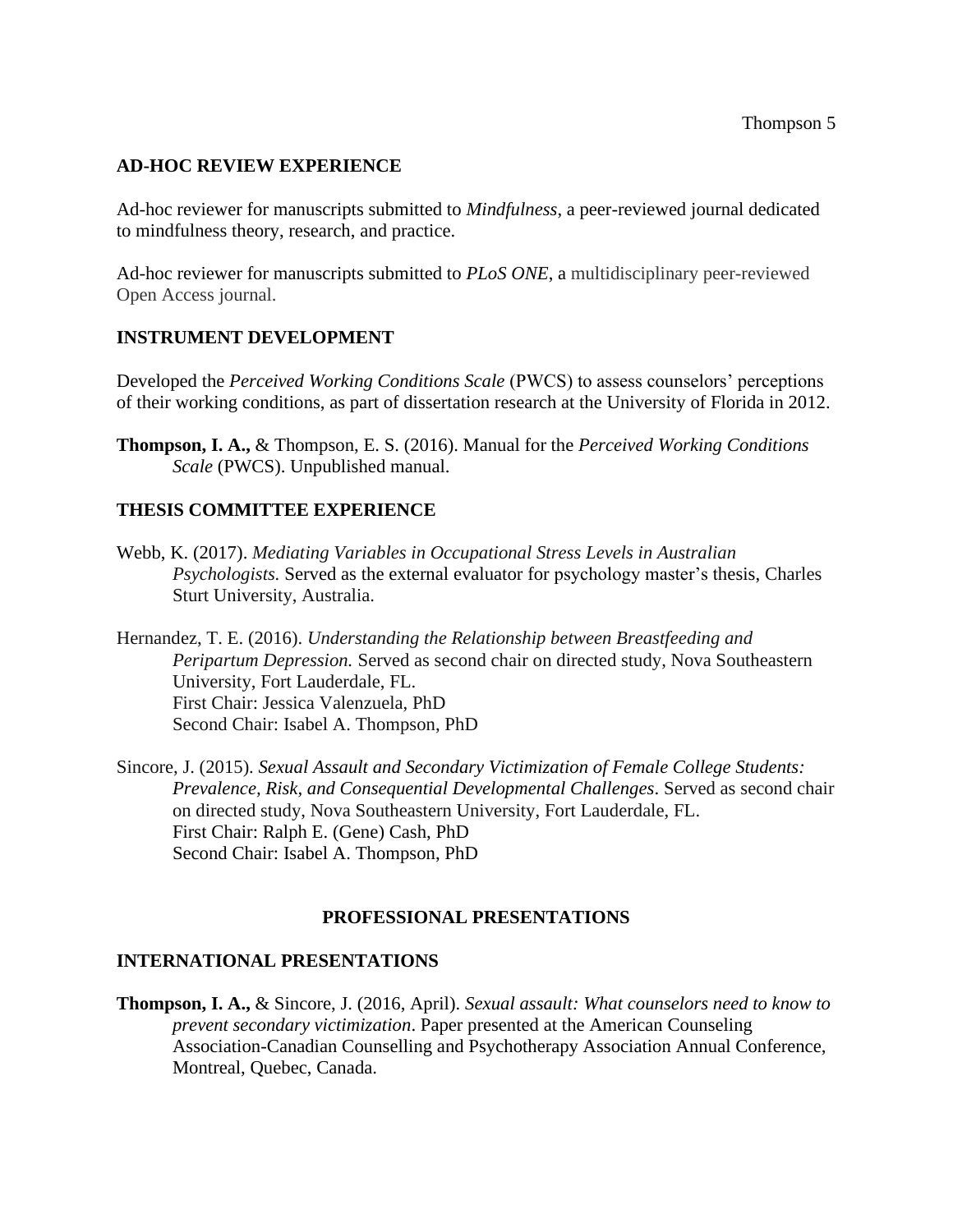#### **NATIONAL PRESENTATIONS**

- **Thompson, I. A.**, Perez, A., Teixeira, V., Thompson, E. S., & Jerome, J. H. (2021, October). *Integrating maternal mental health and wellness into counselor education and supervision*. Paper presented at the Association for Counselor Education and Supervision Conference, Atlanta, GA.
- Paro, C., & **Thompson, I. A.** (2017, October). *Assessing counselor dispositions: Exploring best practices in counselor education.* Roundtable presented at the Association for Counselor Education and Supervision Conference, Chicago, IL.
- **Thompson, I. A**., Hernandez, T., & Valenzuela, J. (2017, March). *The transition to motherhood: Breastfeeding and peripartum depression.* Paper presented at the American Counseling Association Annual Conference, San Francisco, CA.
- **Thompson, I. A.,** Jungersen, T., & Thompson, E. S. (2015, October). *Critical incidents in teaching: A trauma-informed approach to managing student self-disclosure*. Roundtable presented at the Association for Counselor Education and Supervision Conference, Philadelphia, PA.
- Perez, A., Guerra, S., Grabois, B., Alvarez, J., Turcoane, C., Aronson, B. G., & **Thompson, I. A**. (2014, March). *Psycho-educational services for Nicaraguan coffee farm workers: Results of a mixed-methods exploratory study.* Paper presented at the American Counseling Association Annual Conference, Honolulu, HI. (16% acceptance rate).
- Jungersen, T., Walker, L., & **Thompson, I. A.** (2013, October). *Training counselors for work with intimate partner violence trauma.* Paper presented at the Association for Counselor Education and Supervision Conference, Denver, CO.
- Ray, S., Jungersen, T., **Thompson, I. A**. & Jones, K. D. (2013, March). *Spiritual implications of changes in DSM-5 criteria: An exploration of client impact.* Paper presented at the American Counseling Association Annual Conference, Cincinnati, OH.
- Daniels, M. H., Thompson, E. S., & **Thompson, I. A.** (2012, October). *Addressing the achievement gap: Evidence-based strategies for transforming counselors' work with poor and financially disadvantaged families.* Paper presented at the Rocky Mountain Association for Counselor Education and Supervision Conference, Park City, UT.
- Puig, A., Baggs, A., Mixon, K. A., & **Thompson, I. A.** (2012, March). *Beyond words: Integrating creativity and mindfulness into group work.* Paper presented at the American Counseling Association Annual Conference, San Francisco, CA.

Mixon, K. A., & **Thompson, I. A.** (2011, October). *Strength based family-school*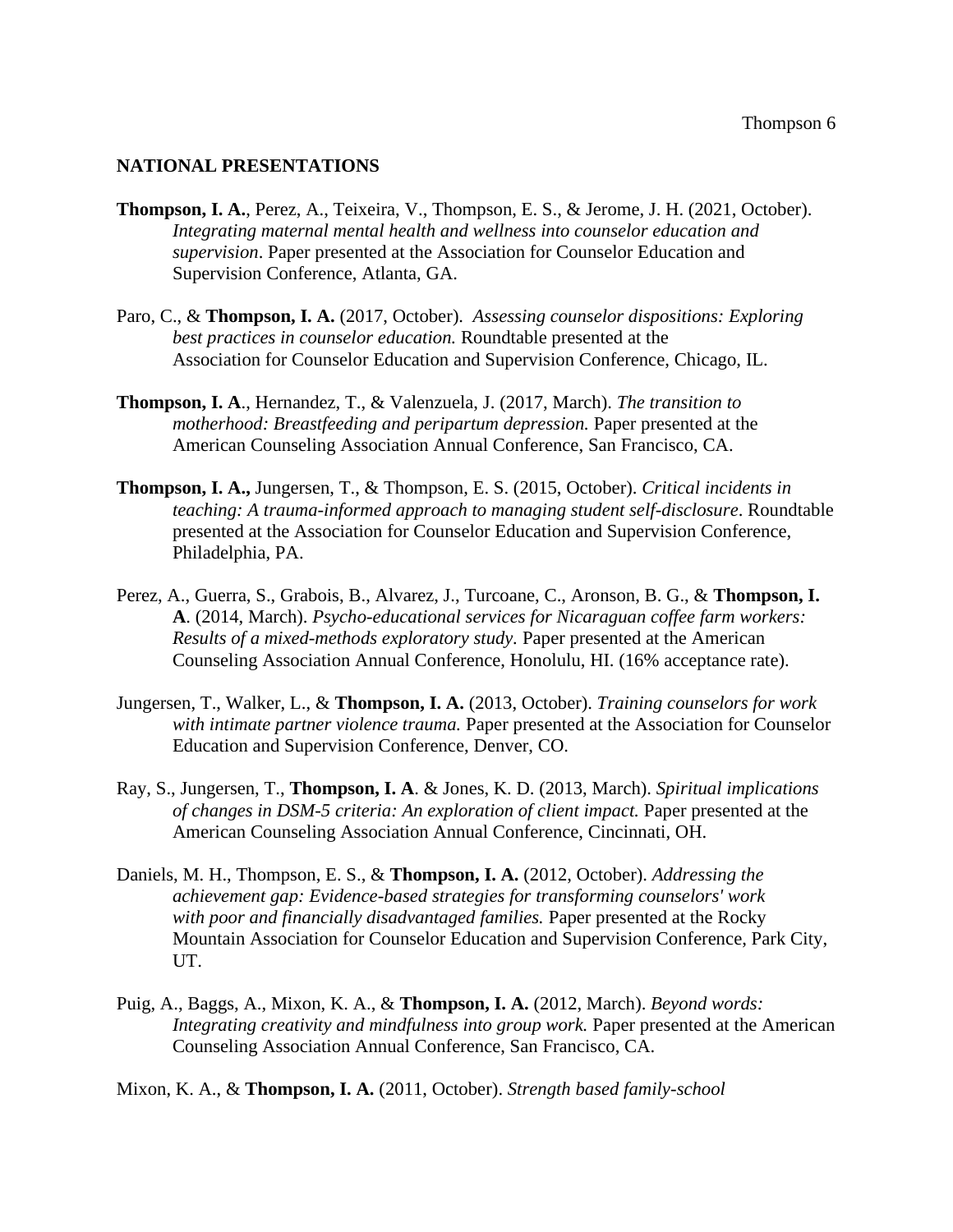*involvement approach to school counselor curriculum*. Paper presented at the Association for Counselor Education and Supervision National Conference, Nashville, TN.

- Thompson, E. S. & **Thompson, I. A.** (2011, March). *Cultivating emotional balance: A merging of eastern and western approaches to managing emotions.* Paper presented at the American Counseling Association Annual Conference, New Orleans, LA.
- **Thompson, I. A**., Wolf, C. P. & Thompson, E. S. (2010, March). *Wellness works: Quantitative and qualitative results of a wellness program provided for counseling graduate students.* Paper presented at the American Counseling Association Annual Conference, Pittsburgh, PA.
- Wolf, C. P., Mott, E., **Thompson, I. A**., Baggs, A., & Puig, A. (2010, March). *Using yoga to improve wellness: Exploring the effects of a four-week Luna yoga program on female counselors and counselors-in-training.* Poster presented at the American Counseling Association Annual Conference, Pittsburgh, PA.
- Davis, E. S., Thompson, E. S, **Thompson, I. A**., & Hurley, A. (2009, March). *Leading by example: The effects of a student-to-student mentoring program in counselor education.*  Paper presented at the American Counseling Association Annual Conference, Charlotte, NC.
- Thompson, E. S., & **Thompson, I. A**. (2009, March). *Wellness across ethnicity and gender: What impact does a 15-week online course have on wellness, creativity and mattering?*  Paper presented at the American Counseling Association Annual Conference, Charlotte, NC.
- Ray, S., Robinson, E. H., Robinson, S., Hayes, B. G., Curry, J., Limberg, D., **Thompson, I. A**., & Welsh, L. (2005, April). *Assisting school counselors in building alliances that promote best practices in character education.* Presented at the American Counseling Association Annual Conference, Atlanta, GA.

### **REGIONAL PRESENTATIONS**

- **Thompson, I. A.,** Thompson, E. S., & Talbott, C. (2019, October). *Burnout prevention for counselors in training.* Paper presented at the Florida Counseling Association Annual Convention, Tampa, FL.
- Paro, C., **Thompson, I. A.**, Coleman, K., & Silva, J. (2017, October). *Using a mindfulness approach with unsheltered individuals: Current trends, lessons learned, and implications for counselors.* Poster presented at the Florida Counseling Association Annual Convention, Orlando, FL.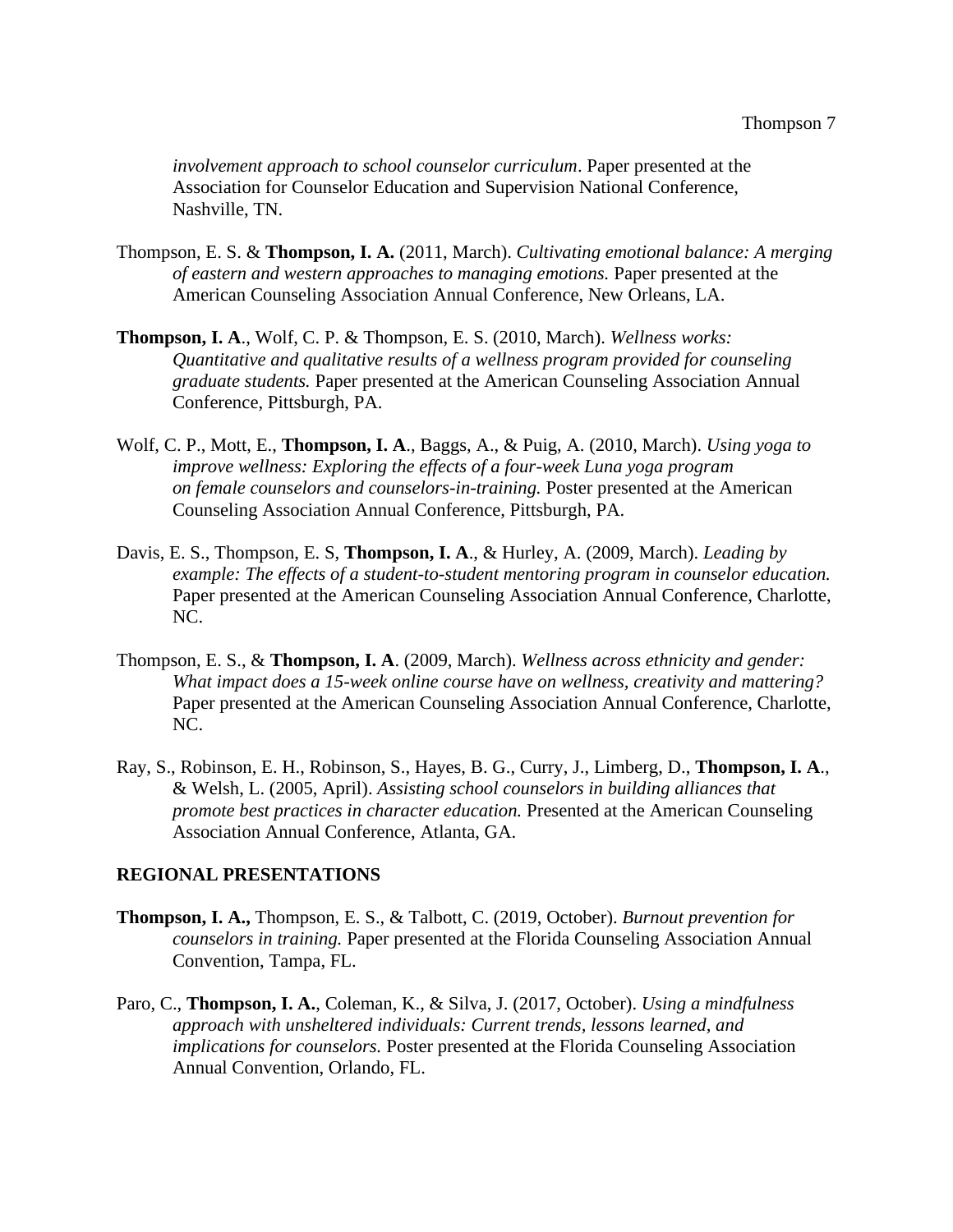- **Thompson, I. A**., Clemons, L., & Ettinger, R. (2009, November). *Family-school stories: Results from a school-based family intervention.* Paper presented at the Florida Counseling Association Convention, Miami, FL.
- **Thompson, I. A**., Thompson, E. S., & Wolf, C. P. (2008, November). *Wellness works: Selfcare strategies for counselors.* Paper presented at the Florida Counseling Association Annual Conference, Daytona Beach, FL.
- Thompson, E. S., **Thompson, I. A**., & Limberg, D. (2005, May*). Counselor self-care, leisure and flow.* Paper presented at the Counselor Institute for School and Mental Health Counseling. University of Central Florida, Orlando, FL.
- Robinson, E. H., & **Thompson, I. A**. (2004, June). *Ethical caring and natural caring: An imperative for the schools.* Paper presented at the Consortium for Social Responsibility and Character in Education Conference, University of Central Florida, Orlando, FL.

# **INVITED PRESENTATIONS**

- **Thompson, I. A.**, & Thompson, E. S. (2021, October). *Mindfulness and self-reflection for well-being.* Presented for Nova Southeastern University's Dr. Kiran C. Patel College of Osteopathic Medicine, for the NSU COM Wellness Lunch Series for faculty and staff, Fort Lauderdale, FL.
- Thompson, E. S., & Thompson, I. A. (2021, July). Presented on Wellness for the AIM High Camp, a program of Community Education and Lifelong Learning at Nova Southeastern University's Dr. Kiran C. Patel College of Osteopathic Medicine
- Thompson, E. S., **Thompson, I. A.**, Uribe, C., & Ivey, C. (2020, November). *Working with clients to cultivate life balance through mindfulness-based self-care.* Continuing Education presentation presented through Nova Southeastern University's College of Psychology.
- **Thompson, I. A.**, Thompson, E. S., Ivey, C., & Uribe, C. (2020, September). *Contemplative approaches to self-care for healthcare professionals.* Presented for Nova Southeastern University's Dr. Kiran C. Patel College of Osteopathic Medicine, for the NSU COM Wellness Lunch Series for faculty and staff, Fort Lauderdale, FL.
- Thompson, E. S., & **Thompson, I. A.** (2018, July). *Mindfulness and wellness.* Presented for Nova Southeastern University's Dr. Kiran C. Patel College of Osteopathic Medicine, for the NSU COM Wellness Lunch Series for faculty and staff, Fort Lauderdale, FL.
- **Thompson, I. A.,** & Thompson, E. S. (2017, June). *Mindfulness, relaxation, and wellness.* Three experiential sessions presented at the Association for the Advancement of International Education/International School Counselors Association - AAIE/ISCA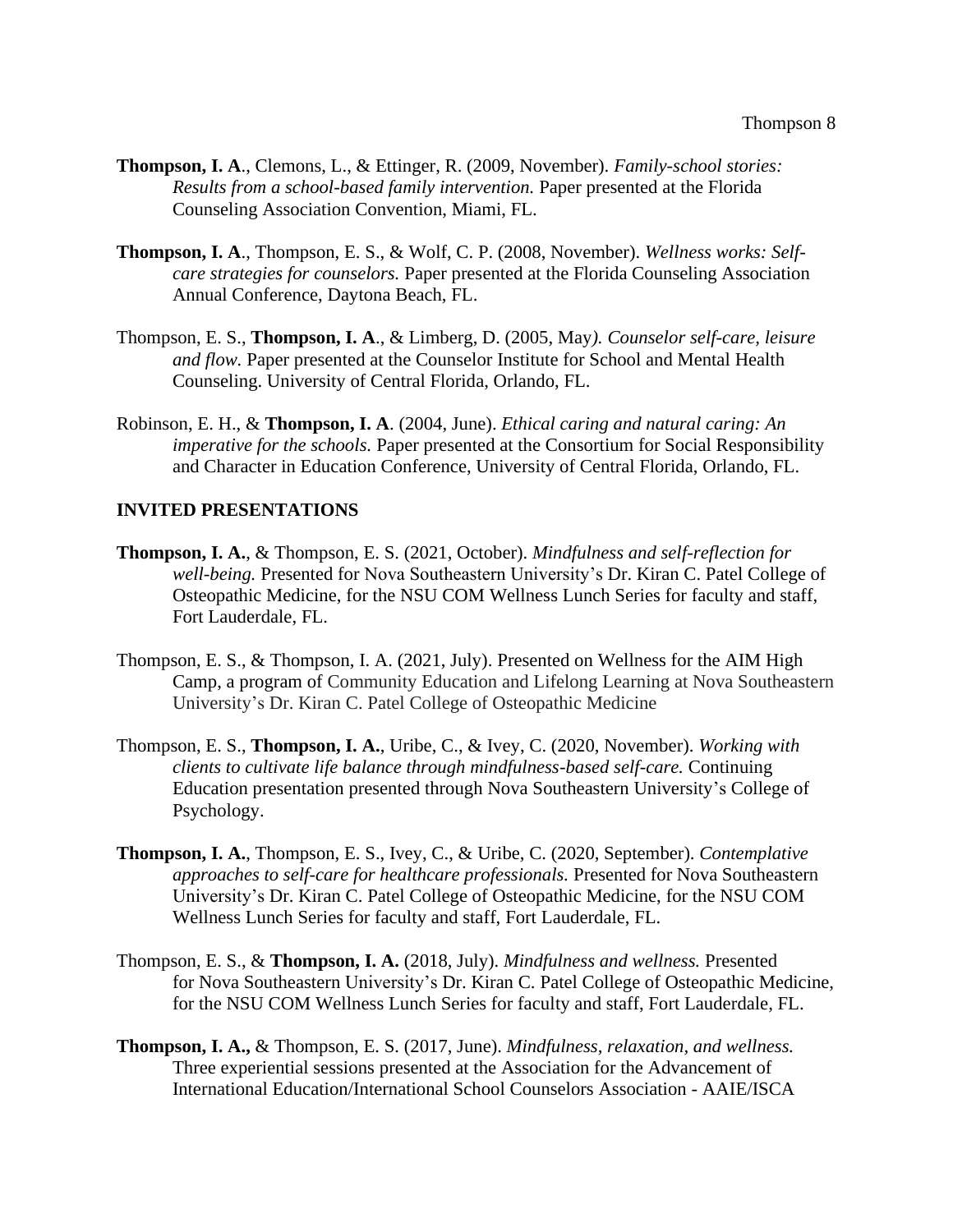International Counseling Institute, hosted at Nova Southeastern University, Fort Lauderdale, FL.

- **Thompson, I. A.** (2017, March). *Mindfulness in medicine.* Presented for Nova Southeastern University's College of Osteopathic Medicine Humanism in Medicine class, Fort Lauderdale, FL.
- **Thompson, I. A**. (2016, April). *Mindfulness: An introduction.* Presented for Nova Southeastern University's College of Osteopathic Medicine panel on Integrative Medicine, Fort Lauderdale, FL.
- **Thompson, I. A.** (2016, January). *Mindfulness: An overview.* Presented for the Faculty Wellness Series of Nova Southeastern University's Division of Integrative Medicine, Fort Lauderdale, FL.
- **Thompson, I. A.** (2014, March). *Burnout prevention.* Presented for the Counseling Student Organization Specialty Speaker Series at Nova Southeastern University, Fort Lauderdale, FL.
- **Thompson, I. A**. (2011, April). *Counselor self-care: A contemplative approach for developing mental balance.* Presented at the Chi Sigma Iota Beta Chapter Professional Development and Leadership Day, University of Florida, Gainesville, FL.
- **Thompson, I. A**., & Thompson, E. S. (2008, April). *On the spot self-care: Simple wellness strategies for counselors.* Paper presented to Chi Sigma Iota Beta Chapter's Professional Development and Leadership Conference, University of Florida, Gainesville, FL.

#### **WEBINARS**

- Thompson, E. S., **Thompson, I. A.**, Ivey, C., & Uribe, C. (2021, April). *Self-Care isn't selfish: What research and experience say about helping others. Shark Chat* webinar presented for Nova Southeastern University community and general public.
- Thompson, E. S., & **Thompson, I. A.** (2015, April). *Wellness strategies, burnout prevention, & mindfulness - Part 1.* Webinar presented for the Military Families Learning Network
- Baggs, A. S., & **Thompson, I. A.** (2015, April). *Wellness strategies, burnout prevention, & mindfulness – Part 2.* Webinar presented for the Military Families Learning Network.

### **WORKSHOPS AND TRAININGS**

Thompson, E. S., **Thompson, I. A**., & Banks, J. B. (2019, December). *Mindfulness for self-Care: An everyday practice for the helping and healing professions. Training presented* at Nova Southeastern University, Fort Lauderdale, FL at part of the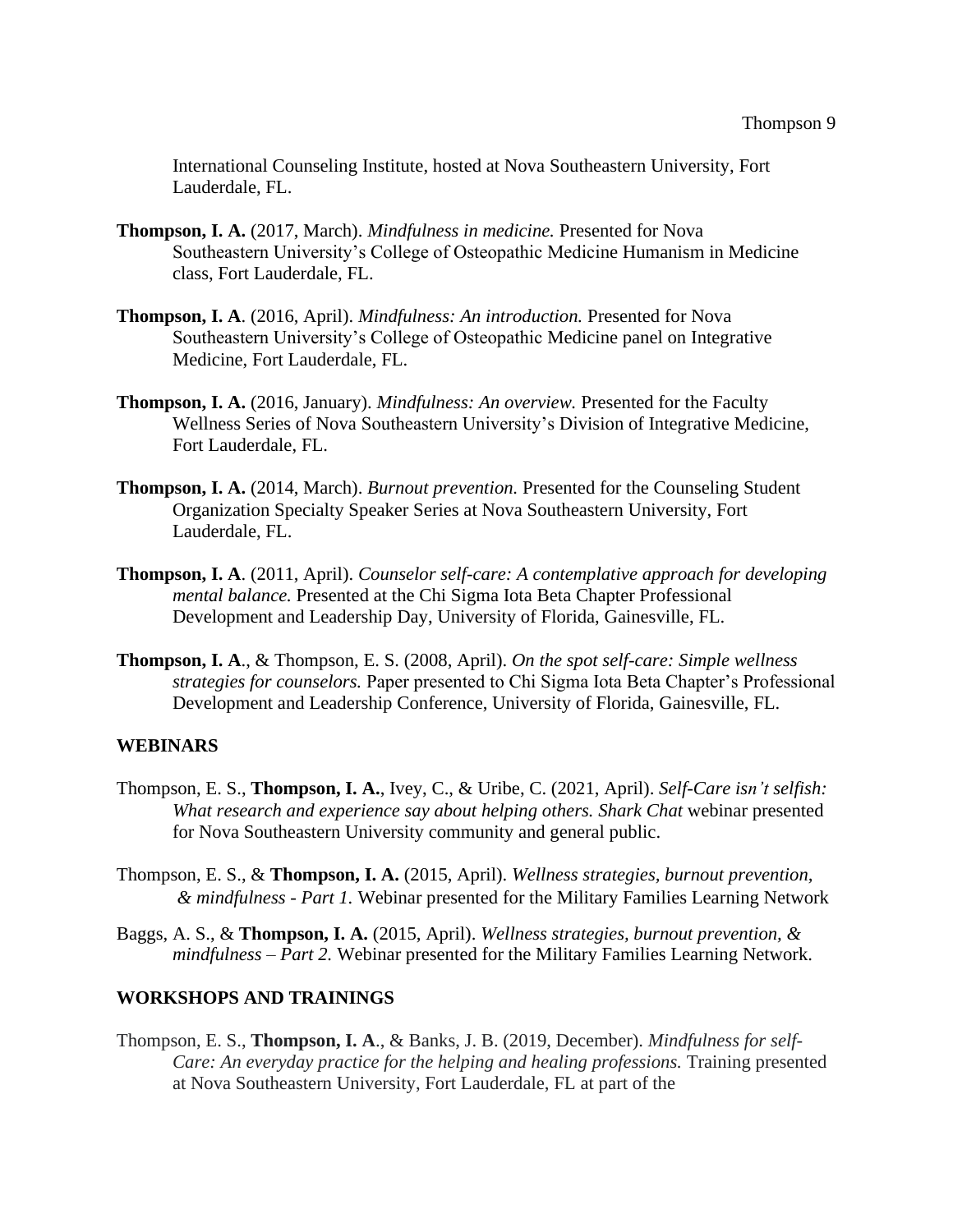- **Thompson. I. A.** (2017, September). *Mindfulness: An introduction.* Training presented for the Counseling Student Organization at Nova Southeastern University, Fort Lauderdale, FL.
- **Thompson, I. A.** (2012, October). *Caring for the self: Self-care as relationship building.* Training presented to the School for Humanities and Social Sciences Faculty, Nova Southeastern University, Fort Lauderdale, FL.
- Locascio, A. S., & **Thompson, I. A**. (2012, June). *Focus matters.* A training presented to Headstart Program teachers of Alachua County, FL.
- **Thompson, I. A**., Shader, K., Lenes, E., Rechtman, R. P., Mixon, K. A., & Puig, A. (2012, April). *Encourage creativity and healing retreat.* Day-long retreat offered to counseling students and community members at the University of Florida. Gainesville, FL.

### **GRANTS**

- Thompson, E. S., **Thompson, I. A.,** & Valley-Gray, S. (2019). Burnout prevention wellness programs in clinical training preservice experiences. President's Faculty Research Development Grant. Role: Co-Principal Investigator. Amount: \$3,000
- Paro, C., **Thompson, I. A**., & Kanzki-Veloso, E. (2018). Using a mindfulness approach with unsheltered individuals. Funded by Nova Southeastern University's College of Psychology. Role: Principal Investigator. Amount: \$3,140.
- Wolf, C. P., Mott, E., **Thompson, I. A**., & Baggs, A. (2009). Using yoga to improve wellness: Exploring the effects of a four-week Luna yoga grogram on female counselors and counselors-in-training. Funded by Chi Sigma Iota & the University of Florida Center for Spirituality and Health. Role: Co-investigator. Amount: \$680.
- Davis, E. S., Thompson, E. S., **Thompson, I. A**., & Hurley A. (2008). Leading by example: The effects of a student-to-student mentoring program in counselor education. Funded by Chi Sigma Iota. Role: Co-Investigator. Amount: \$400.
- Wolf, C.P., **Thompson, I. A**., & Thompson, E. S. (2008). Refresh your mind, rejuvenate your body, renew your spirit: A wellness program for future counselors. Funded by Chi Sigma Iota. Role: Co-Investigator. Amount: \$500.
- Thompson, E. S. & **Thompson, I. A.** (2008). Wellness across ethnicity and gender: What impact does a 15-week online course have on undergraduate wellness, creativity, and perceived mattering? Funded by Chi Sigma Iota. Role: Co-Investigator. Amount: \$600.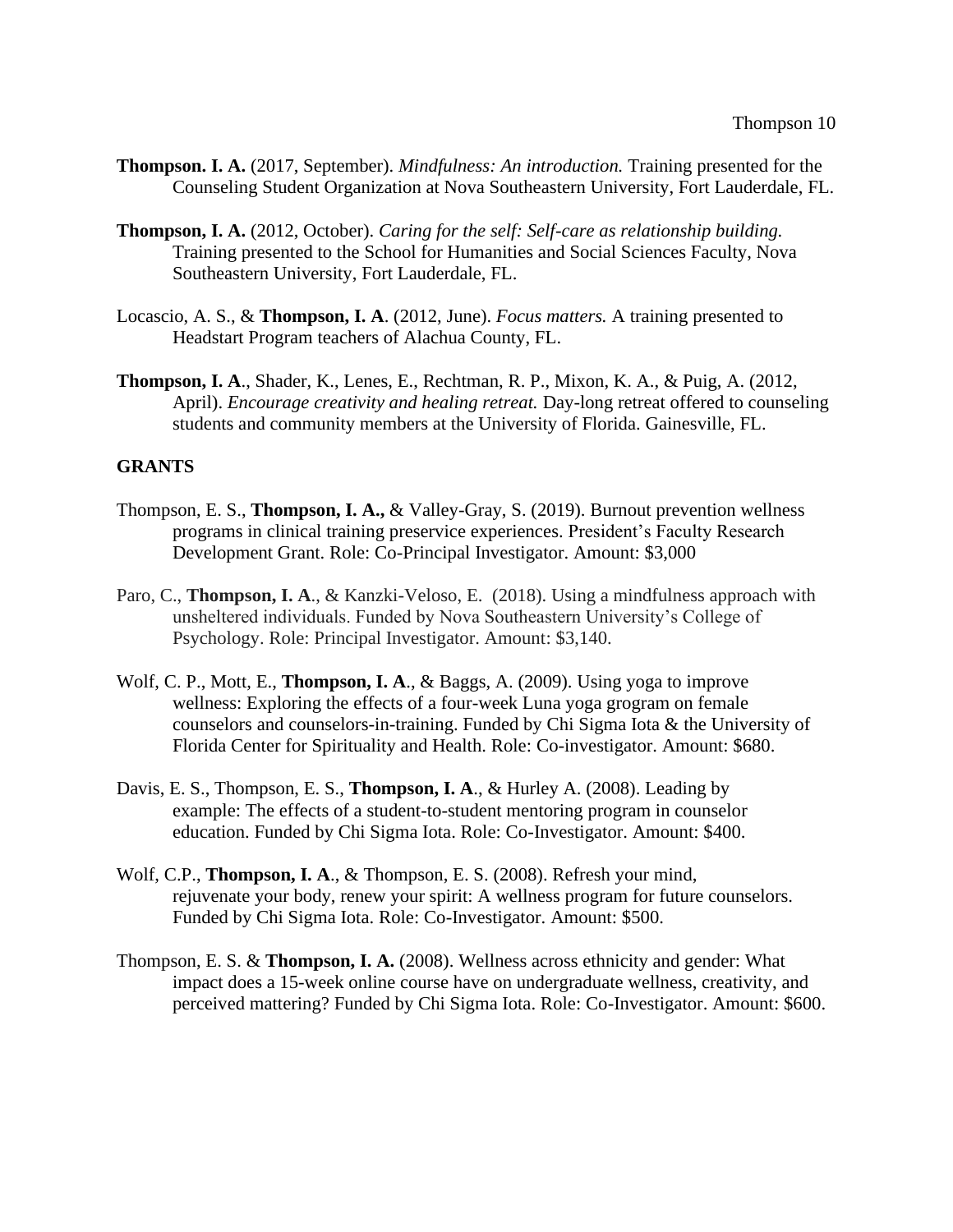# **GRANT PROPOSALS**

- **Thompson, I. A**., & Karl (Ray), S. (2016). The impact of therapist model of therapy on burnout and compassion fatigue. Submitted for consideration for the President's Faculty & Research Development Grant (fiscal year 2017), Nova Southeastern University. Role: Principle Investigator. Unfunded.
- **Thompson, I. A**., Hibel, J., & Ray, S. (2013). The impact of therapist model on the need for self-care: A mixed methods study. Submitted for consideration for the President's Faculty Research & Development Grant (fiscal year 2014), Nova Southeastern University. Role: Principle Investigator. Unfunded.

# **PROFESSIONAL SERVICE**

# **Association for Spiritual, Ethical, and Religious Values in Counseling (ASERVIC)**

### **State Divisions Committee Co-Chair (2019-present)**

Duties include co-leading the Divisions Committee, serving as a liaison between state and national leadership, developing a strategy to enhance communication between ASERVIC state and national leadership, compiling state reports, and providing guidance to states that are interested in developing an ASERVIC state division.

### **ASERVIC Secretary (2016-2019)**

Duties included serving on the national ASERVIC board, attending all virtual and face-to-face board meetings, completing the meeting minutes for virtual and face-to-face ASERVIC Board meetings, and writing official ASERVIC correspondence as assigned by the ASERVIC President.

# **ASERVIC/ALGBTIC** *Joint Taskforce on the Ethical Implications of Working with Sexual and Affectional Minorities* **(2016-2017)**

Served as a member on the Association for Spiritual, Ethical and Religious Values in Counseling and Association for Lesbian, Gay, Bisexual and Transgender Issues in Counseling Taskforce. Duties include participating in regular videoconference meetings to discuss current issues of inclusion, diversity, spirituality and religion as they effect the LGBTQ+ community. Serve as an author on a position paper to help counselors, counselor educators, and counseling supervisors effectively and ethically address state-level 'conscious clause' legislation.

### **ASERVIC Conference Presentation Reviewer (2017)**

Duties included reviewing conference presentation proposals according to rubric for assessing proposal quality.

### **ASERVIC Listserv moderator (January 2013-October 2016)**

Duties included managing listserv membership, moderate listserv content, resolve any technical problems, add new members to the listserv.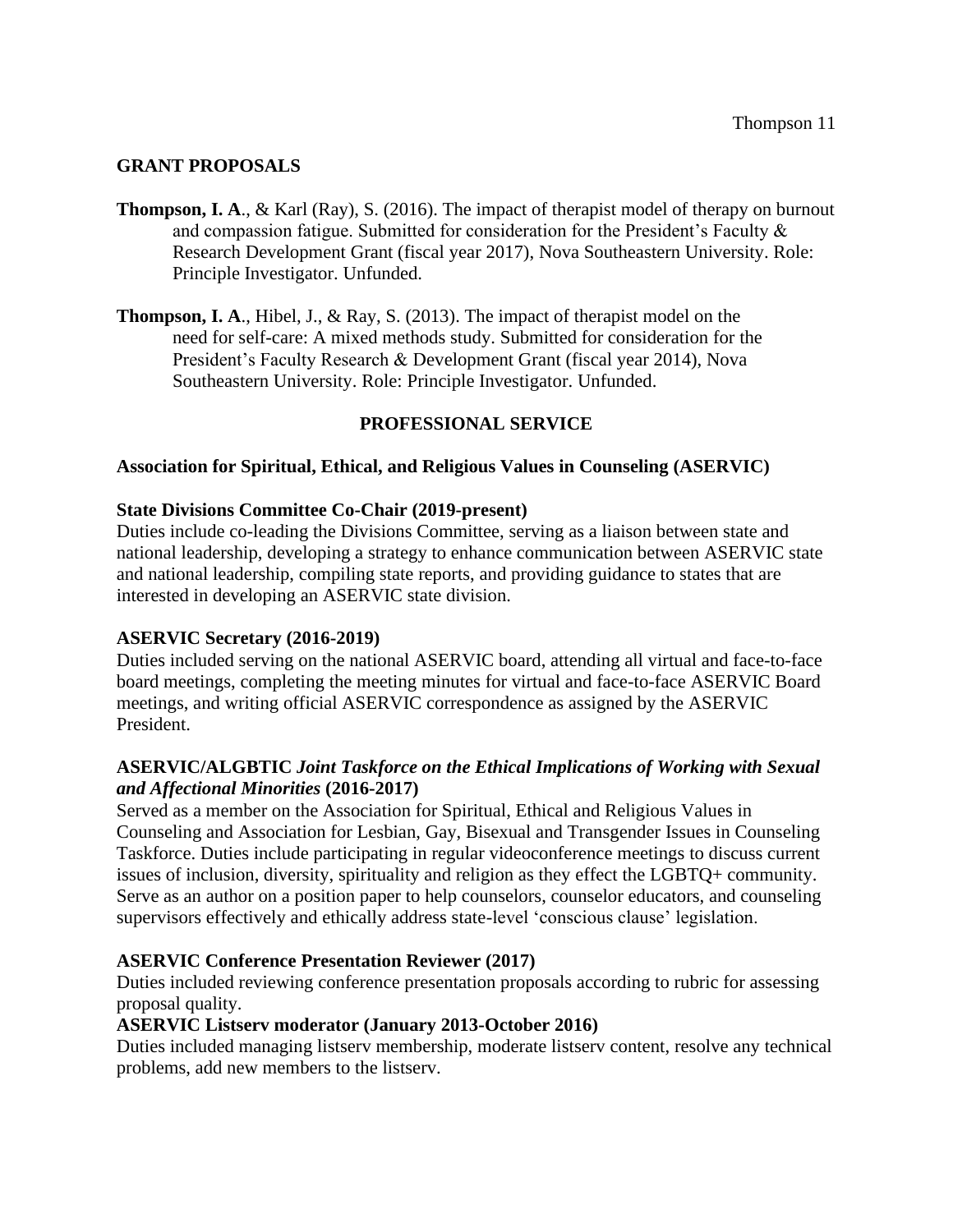# **American Counseling Association (ACA)**

# **ACA Conference Presentation Proposal Reviewer (2013, 2017, 2018)**

Reviewed and rated conference presentation proposals as assigned by American Counseling Association Conference organizers.

# **Florida Counseling Association (FCA)**

**FCA Ethics Committee Member (August 2020-present)**

Assist with ethical questions that FCA members submit to the committee.

# **Chi Sigma Iota International Honor Society, Beta Chapter, University of Florida**

### **Co-chair Professional Development Committee (Spring 2008)**

Organized professional development conference, including reviewing presentation proposals and creating the conference schedule.

#### **Treasurer (2008-2009)**

Attended Board meetings and handled all fiduciary matters for CSI-Beta Chapter for term of service.

# **PROFESSIONAL MEMBERSHIPS**

American Counseling Association (2004-present) Association for Counselor Education and Supervision (2008-present) Society for Sexual, Affectional, Intersex, and Gender Expansive Identities (2018-present) Association for Spiritual, Ethical, and Religious Values in Counseling (2008-present) Florida Counseling Association (2004-present) Florida Association of Counselor Education and Supervision (2016-2018) Florida Association for Spiritual, Ethical, and Religious Values in Counseling (2016-present) Chi Sigma Iota International Honor Society, Beta Chapter, University of Florida (2008-2012)

# **COLLEGE OF PSYCHOLOGY SERVICE**

### **Professional Standings Committee**

#### **Committee Member (August 2017-present)**

Duties include serving on the College of Psychology's committee to review student academic and behavioral issues pertaining to their professional standing in their program of study.

### **Continuing Contract/Promotions Committee**

# **Committee Member (January 2019-May 2019; September 2020-December 2020)**

Duties include reviewing faculty documentation related to teaching, research, and service; providing recommendations to the committee; and preparing documentation regarding continuing contract/promotion recommendations.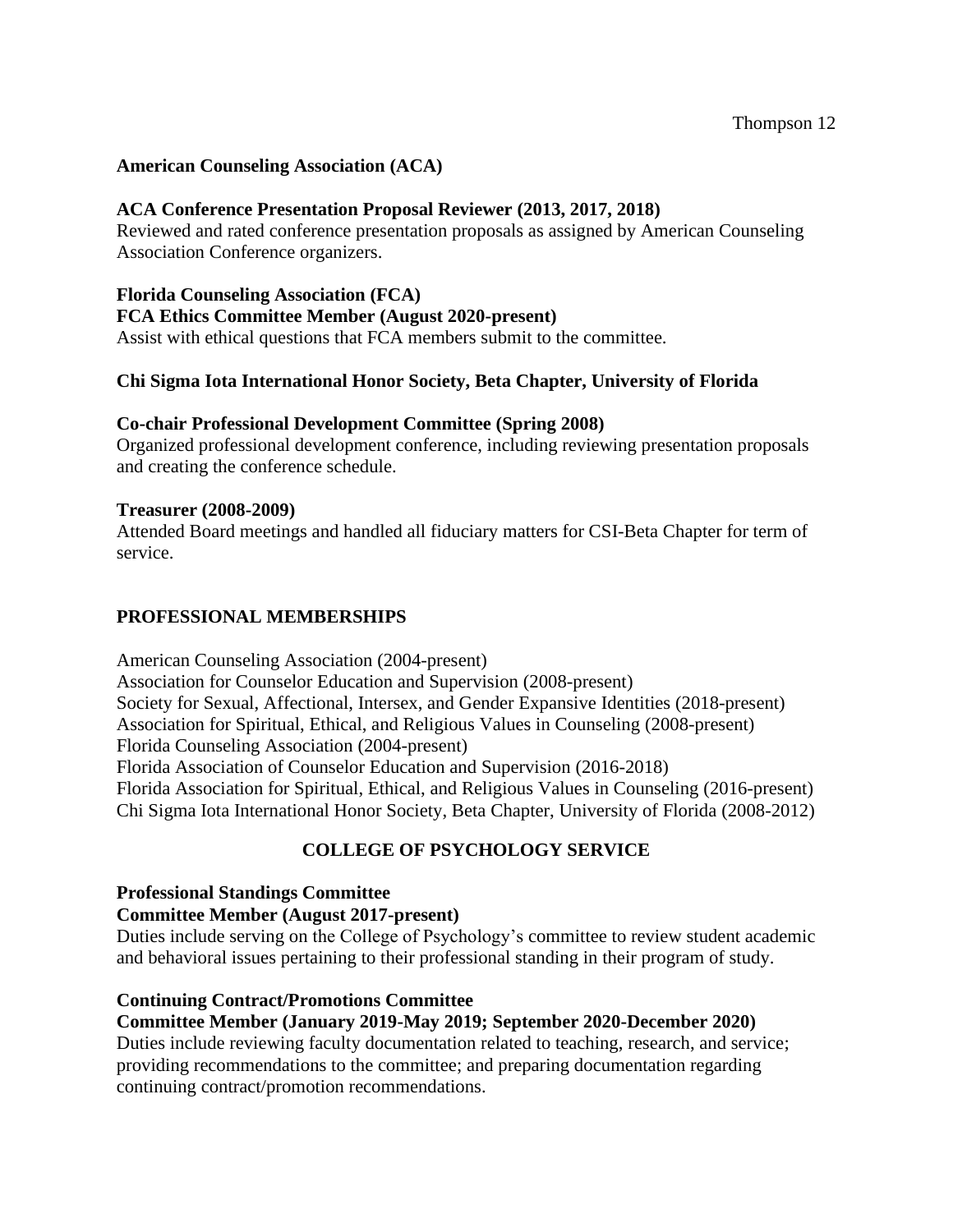# **College of Psychology Online Programs Taskforce Committee Member (January 2017 – December 2017)**

Duties include attending taskforce meetings, reviewing current practices and instructional design across online programs, contributing to the development of best practice guidelines for online program delivery across programs in the College of Psychology.

# **DEPARTMENT OF COUNSELING SERVICE**

# **Counseling Student Organization**

# **Faculty Co-Adviser (August 2016 – August 2020)**

Duties include providing guidance and support to student leaders and the board members of the Counseling Student Organization. Developing a service agenda for the year in concert with the board and the co-advisor.

Co-lead, organized and coordinated the following events for the Counseling Student Organization:

American Foundation for Suicide Prevent Walk, November 2017

Thanksgiving food drive, November 2017

Practicum and Alumni Panel, March 2018

Co-lead collaboration and service with the Saint Laurence Chapel and Shelter to provide a mindfulness-based workshop for participants and conduct a qualitative research study.

# **Student Review and Retention Committee**

### **Committee Chair (September 2019-present)**

Duties include developing recommendations for Department of Counseling policy and procedures for student remediation that extend beyond the parameters of an academic or clinical course.

# **Department of Counseling Full-time Faculty Search Committee**

# **Committee member (August 2016 – May 2018; August 2020-May 2020)**

Duties include reviewing application materials as assigned, aiding in the development of interview schedules for candidate full-day interviews, serving as the onsite coordinator as scheduled, contacting references as assigned, interviewing candidates via phone, videoconferencing, and in person, as well as voting on final selections. This committee was actively searching for five (5) simultaneous searches for fall 2017 and six (6) simultaneous searches for fall 2018. The committee is currently search for three (3) positions.

# **Department of Counseling Full-time Faculty Search Committee Onsite Coordinator (January 2017 – May 2018)**

Duties include greeting the candidate, hosting the candidate throughout the day, introducing the candidate for their colloquium presentation and trouble-shooting any problems that arise for three (3) full-day interviews in 2017 and seven (7) full-day interviews in 2018.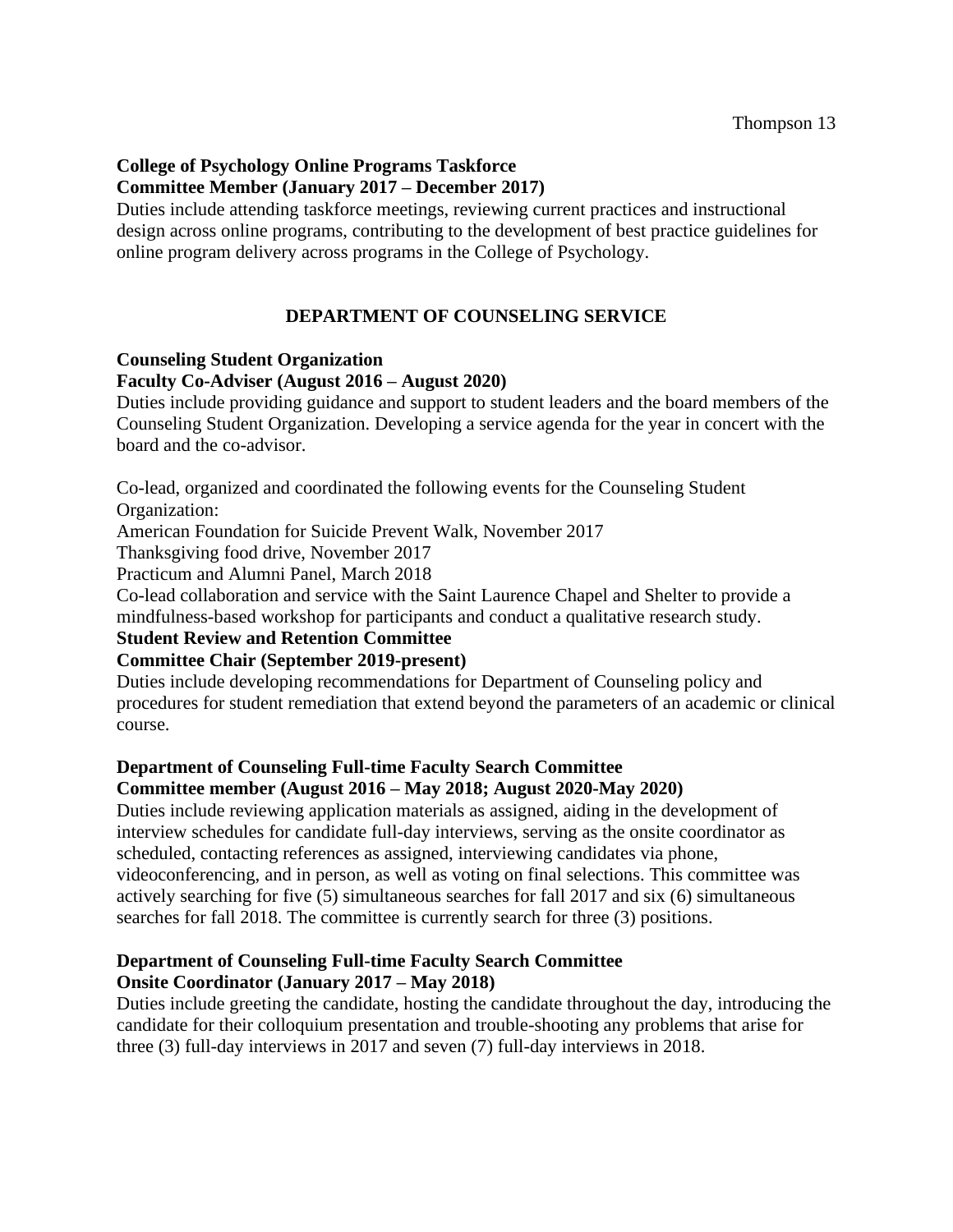# **Residential Institute Committee Committee Chair (February 2018 – May 2019)**

Duties include leading committee meeting and establishing task goals for developing the curriculum and syllabus for the Residential Institute as part of PYCL 511 Techniques of Counseling for the online program.

# **Master's Program Admissions Committee**

# **Committee Member (August 2013 – present)**

Duties include reviewing admissions applications on an ongoing basis according to admissions standards.

# **Master's Program Readmissions Committee**

#### **Committee Member (March 2018 - present)**

Review readmission application files on an ongoing basis.

### **Master's Program Curriculum Committee**

# **Committee Member (August 2013 – May 2017; August 2018 – May 2019)**

Duties include aiding in the review of the mental health and school counseling programs, including creating key performance indicators for the curriculum in alignment with national standards, reviewing existing literature and instruments to assess counselor dispositions, and developing a dispositional assessment for use at Nova Southeastern University with a subcommittee.

### **Faculty Content Lead**

Serve/served as faculty content lead for the following courses:

**PYCL 631 – Career and Lifestyle Assessment (January 2017 – May 2019; January 2021- August 2021)**

# **PYCL 511 – Techniques of Counseling (January 2017-present)**

# **PYCL 660 – Community Mental Health (May 2019-August 2020)**

Aid in curriculum review, development of Key Performance Indicators, mentor to new faculty members as they develop their courses, provide consultation to adjunct faculty at all stages of the educational process, including book selection, syllabus development, as well as issues that arise throughout the term.

# **PROFESSIONAL EXPERIENCE**

### **Doctoral Level Teaching Assistant** January 2009-April 2010

Counselor Education Program College of Education University of Florida

- Group Supervision in School Counseling (SDS 7820)
- Developmental Counseling over the Lifespan (MHS6480)
- Family-School Intervention (SDS 6938)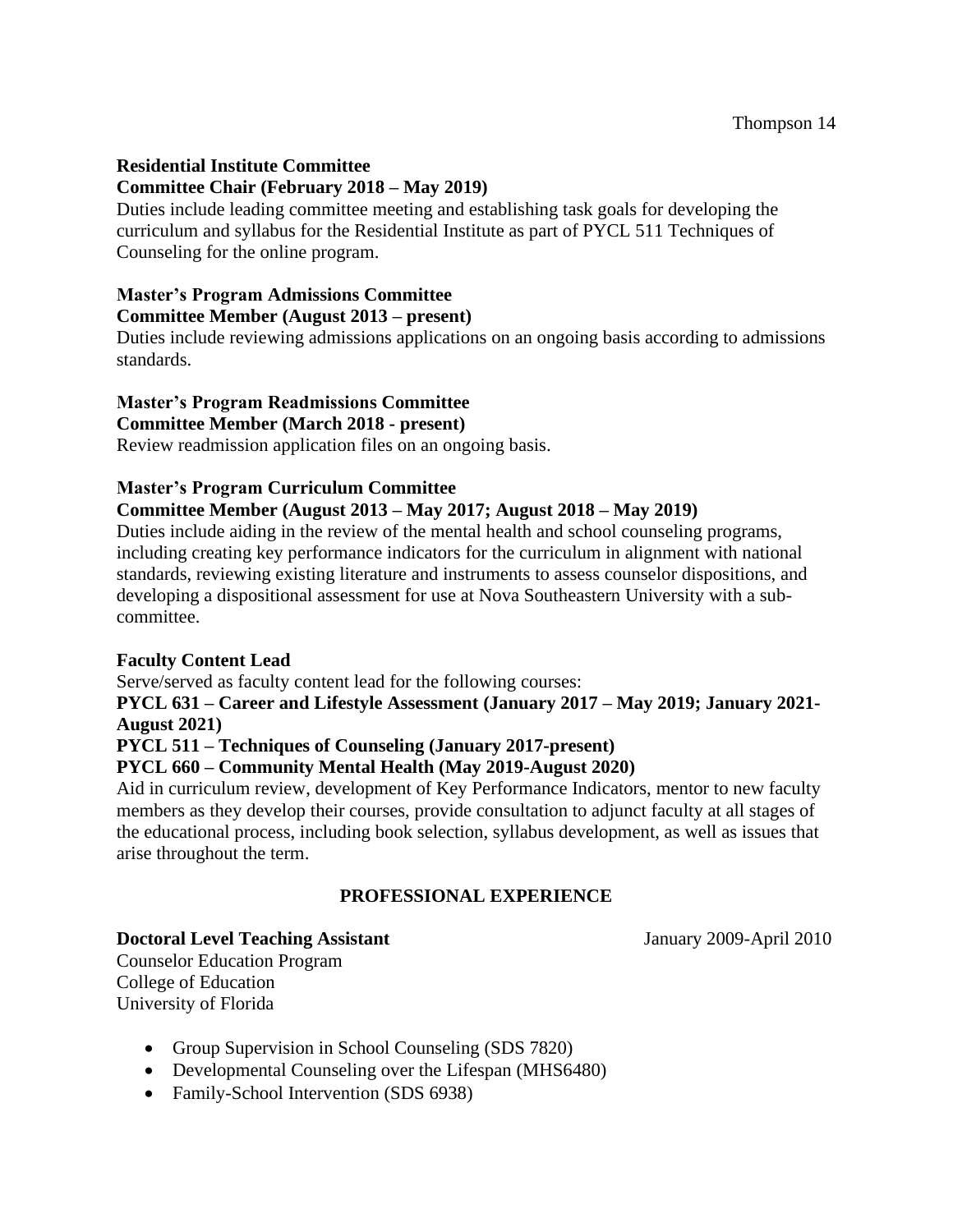|                                                                                                                                            | Thompson 15                  |
|--------------------------------------------------------------------------------------------------------------------------------------------|------------------------------|
| <b>Graduate Assistant Instructor</b><br><b>Educational Psychology Program</b><br>University of Florida, Gainesville, FL                    | August 2011 - May 2012       |
| Human Growth and Development (EDF 3110)                                                                                                    |                              |
| <b>Graduate Assistant Instructor</b><br><b>Counselor Education Program</b><br>University of Florida, Gainesville, FL                       | August 2008-December 2011    |
| Mindful Living: A Course on Spirituality for Everyday Life (MHS 3930)<br>٠<br><b>Stress and Anxiety Management (SDS 3482)</b><br>٠         |                              |
| <b>Assistant Admissions Coordinator</b><br><b>Counselor Education Program</b><br>University of Florida, Gainesville, FL                    | May 2009-June 2010           |
| <b>Doctoral Research Assistant</b><br><b>Counselor Education Program</b><br>University of Florida, Gainesville, FL                         | <b>August 2007- May 2009</b> |
| <b>CLINICAL SUPERVISION EXPERIENCE</b>                                                                                                     |                              |
| <b>Group and Triadic Supervisor</b><br><b>Mental Health Counseling Program</b><br>College of Psychology<br>Nova Southeastern University    | January 2013-present         |
| <b>Individual and Triadic Supervisor</b><br><b>Counselor Education Program</b><br>University of Florida, Gainesville, FL                   | August 2008 - May 2011       |
| <b>Group Supervisor</b><br><b>Counselor Education Program</b><br>University of Florida, Gainesville, FL                                    | January-April 2010           |
| <b>CLINICAL EXPERIENCE</b>                                                                                                                 |                              |
| Counselor<br>LCS Integrative Counseling & Consulting, Gainesville, FL                                                                      | May 2010-Aug 2012            |
| <b>Counselor/Case Manager</b><br>Drug Free Communities Support Program<br>CDS Family and Behavioral Health Services, Inc., Gainesville, FL | February - December 2007     |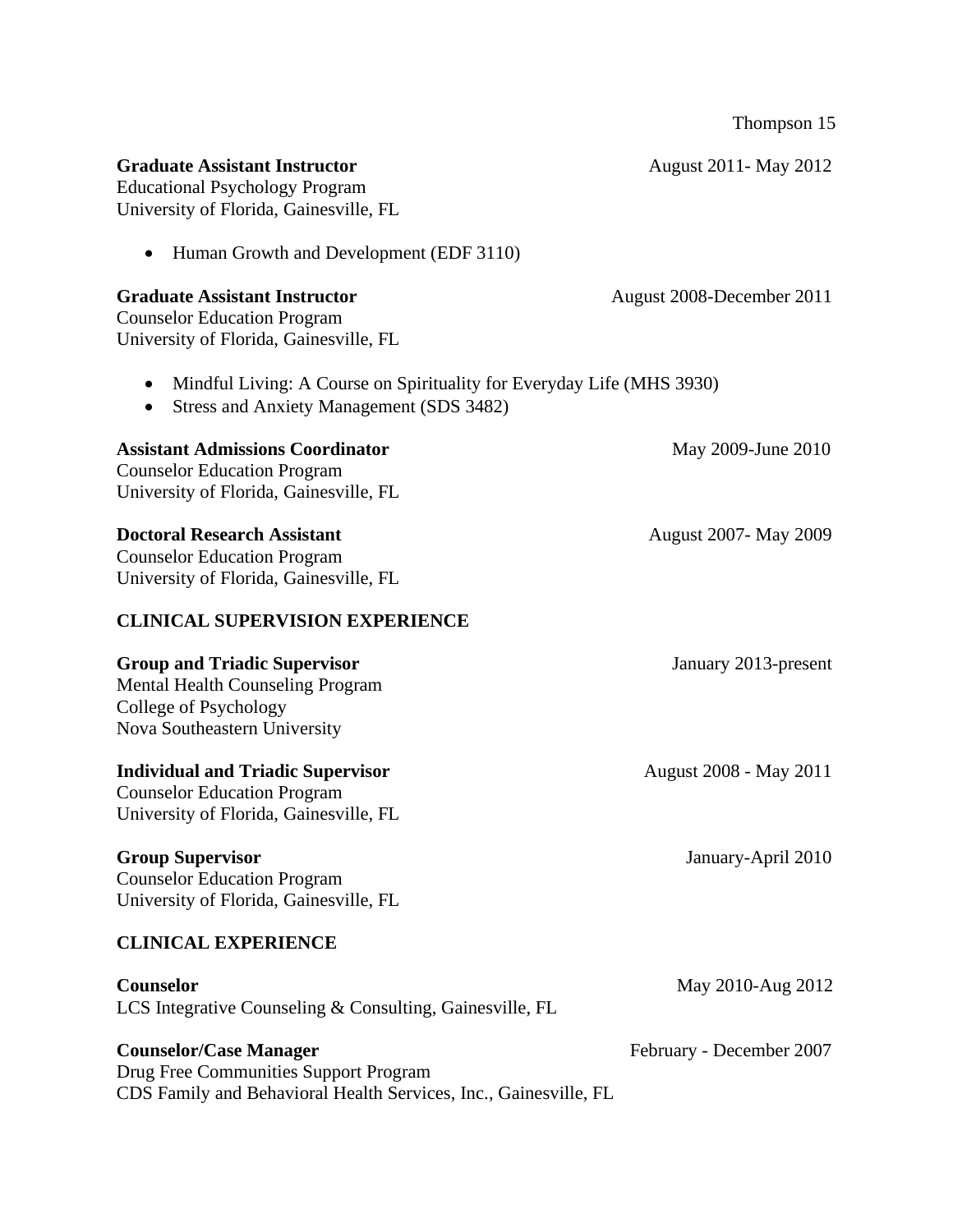Thompson 16

| <b>Student Services Specialist</b><br>Oak Park School/Community Education Partners, Pinellas Park, FL           | February 2006 - January 2007    |  |
|-----------------------------------------------------------------------------------------------------------------|---------------------------------|--|
| <b>Counselor Intern</b><br>Community Education Partners, Orlando, FL                                            | August 2005 - January 2006      |  |
| <b>Counselor Intern</b><br>Marriage and Family Research Institute<br>University of Central Florida, Orlando, FL | May -August 2005                |  |
| <b>OTHER PROFESSIONAL EXPERIENCE</b>                                                                            |                                 |  |
| <b>Yoga Instructor</b><br>Counselor Education Wellness Program, University of Florida                           | October 2009-March 2010         |  |
| <b>Yoga Instructor</b><br><b>Wellness Research Center</b><br>University of Central Florida, Orlando, FL         | January-April 2005              |  |
| <b>Graduate Research Associate</b><br>University of Central Florida, Orlando, FL                                | August 2003 – April 2005        |  |
| <b>Accreditation Researcher</b><br><b>Writing Resource Center</b><br>New College of Florida, Sarasota, FL       | May- July 2003<br>May-July 2002 |  |

#### **LANGUAGES** Proficient in the Spanish language

### **HONORS AND RECOGNITION**

Association for Spiritual, Ethical, and Religious Values in Counseling (ASERVIC) Service Award - Secretary 2016-2019

Faculty Greeter, Nova Southeastern University Commencement Ceremony, June 2018

Faculty Marshall, Nova Southeastern University Commencement Ceremony, June 2017

Nominee for the Glen E. Hubele National Graduate Student Award, October 2012 American Counseling Association

Thompson, I. A. (2011, October). Travel grant for ACES Conference Presentation: Strength based family-school involvement approach to school counselor curriculum. Funded by the Graduate Student Union Counsel, University of Florida. Amount \$250.